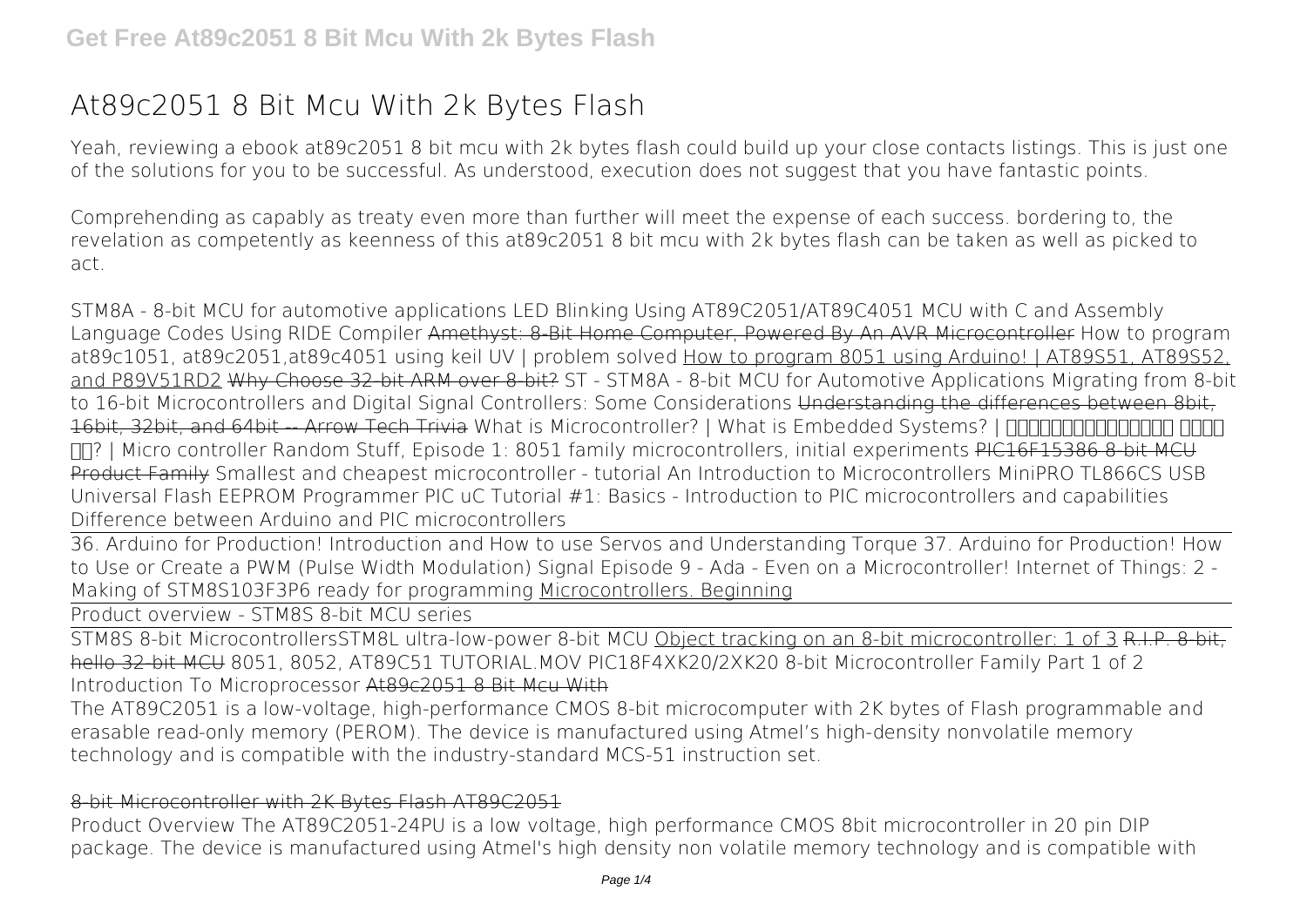industry standard MCS-51 instruction set.

# AT89C2051-24PU Microchip, 8 Bit MCU, 8051 Family AT89C2051 ...

The AT89C2051-24SU is a 8-bit low-voltage, high-performance CMOS Microcomputer with 2kB of flash programmable and erasable read-only memory (PEROM). The device is manufactured using Atmel's high-density non-volatile memory technology and is compatible with the industry-standard MCS-51 instruction set.

# AT89C2051-24SU Microchip, 8 Bit MCU, 8051 Family AT89C2051

Product Overview The AT89C2051-12PU is a 8-bit low-voltage, high-performance CMOS Microcomputer with 2kB of flash programmable and erasable read-only memory (PEROM). The device is manufactured using Atmel's high-density nonvolatile memory technology and is compatible with the industry-standard MCS-51 instruction set.

# AT89C2051-12PU Microchip, 8 Bit MCU, 8051 Family AT89C2051 ...

Microchip AT89C2051 Series 8-bit Microcontrollers - MCU are available at Mouser Electronics. Mouser offers inventory, pricing, & datasheets for Microchip AT89C2051 Series 8-bit Microcontrollers - MCU.

# Microchip AT89C2051 Series 8-bit Microcontrollers - MCU ...

8-bit Microcontroller with 2K Bytes Flash AT89C2051. 2 AT89C2051 Block Diagram. AT89C2051 3 Pin Description VCC Supply voltage. GND Ground. Port 1 Port 1 is an 8-bit bi-irectional I/O port. Port pins P1.2 to P1.7 provide internal pullups. P1.0 and P1.1 require exter-nal pullups. P1.0 and P1.1 also serve as the positive input (AIN0) and the negative input (AIN1), respectively, of the on-chip ...

#### AT89C2051, 8-bit MCU with 2K Bytes Flash

AT89C2051 8-bit Microcontroller With 2k Bytes Flash Features. Compatible with MCS-51TM Products 2K Bytes of Reprogrammable Flash Memory. Endurance: 1,000 Write/Erase Cycles to 6V Operating Range Fully Static Operation: to 24 MHz Two-level Program Memory Lock x 8-bit Internal RAM 15 Programmable

#### AT89C2051 datasheet - 8-bit Microcontroller With 2k Bytes ...

AT89C2051 8-bit Microcontroller Features II Compatible with MCS®-51Products II 2K Bytes of Reprogrammable Flash Memory – Endurance: 10,...

AT89C2051 8-bit Microcontroller | 3D CAD Model Library ... AT89C2051, AT89C2051-24PU, AT89C2051 20-Pin 24MHz 2kb 8-bit Microcontroller, buy AT89C2051-24PU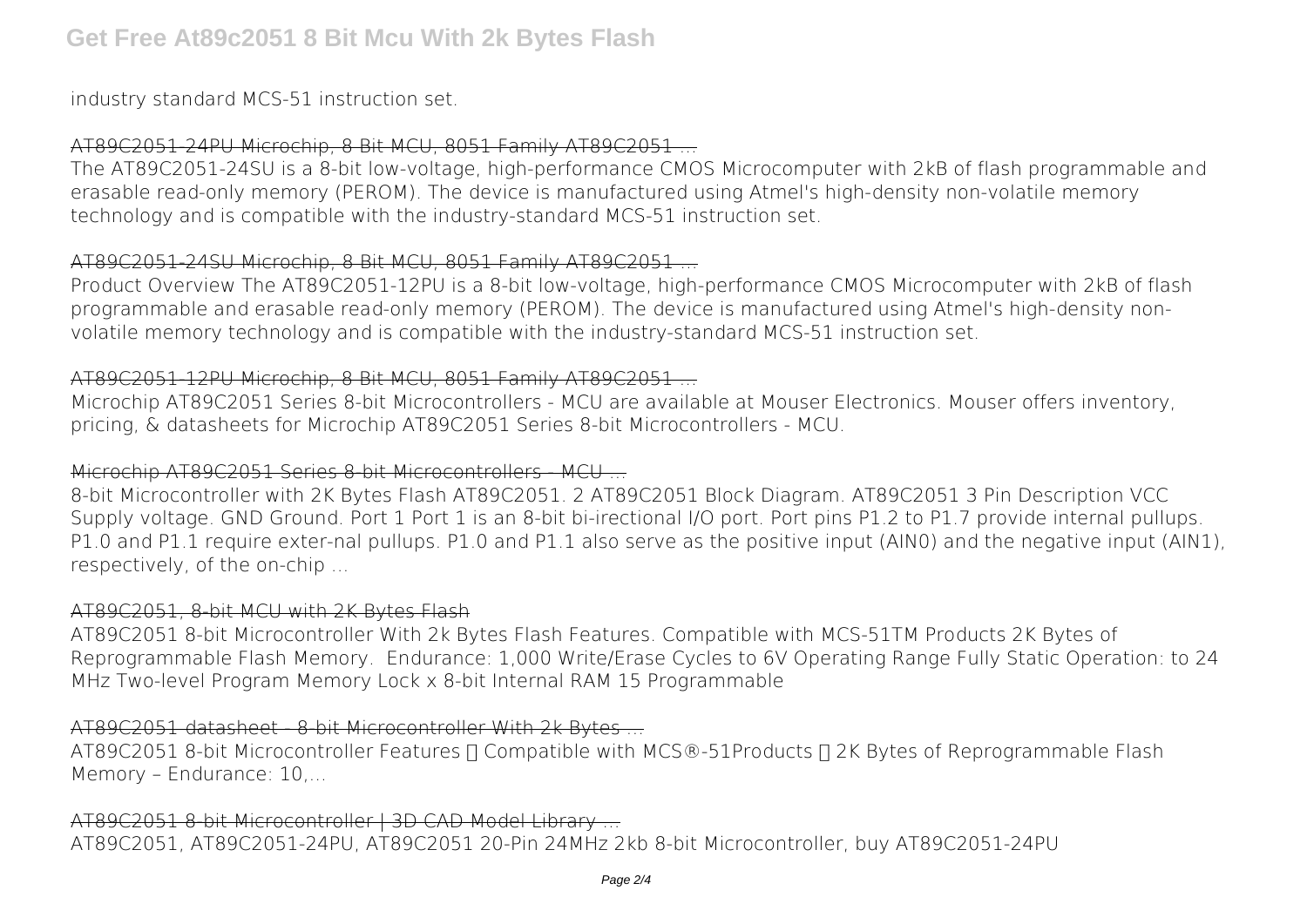# AT89C2051 20-Pin 24MHz 2kB Microcontroller Technical Data

Description The AT89C4051 is a low-voltage, high-performance CMOS 8-bit microcontroller with 4K bytes of Flash programmable and erasable read-only memory. The device is man- ufactured using Atmel's high-density nonvolatile memory technology and is compatible with the industry-standard MCS-51 instruction set.

#### 8-bit Microcontroller with 4K Bytes Flash AT89C4051

By combining a versatile 8-bit CPU with Flash on a monolithic chip, the Atmel AT89C2051 is a powerful microcomputer which provides a highly flexible and cost effective solution to many embedded control applications. The AT89C2051 provides the following standard features: 2 Kbytes of Flash, 128 bytes of

## AT89C2051 8-Bit Microcontroller with 2 Kbytes Flash

AT89C2051 datasheet, AT89C2051 datasheets, AT89C2051 pdf, AT89C2051 circuit : ATMEL - 8-Bit Microcontroller with 2K Bytes Flash ,alldatasheet, datasheet, Datasheet search site for Electronic Components and Semiconductors, integrated circuits, diodes, triacs, and other semiconductors.

# AT89C2051 pdf, AT89C2051 description, AT89C2051 datasheets ...

The AT89C2051-24PU is a low voltage, high performance CMOS 8bit microcontroller in 20 pin DIP package. The device is manufactured using Atmel's high density non volatile memory technology and is compatible with industry standard MCS-51 instruction set. It provides highly flexible and cost effective solution to many applications by combining versatile 8bit CPU with flash on monolithic chip. The ...

# MCU, 8Bit, 8051 Atmel | CPC UK

AT89C20515Restrictions on Certain InstructionsThe AT89C2051 and is an economical and cost-effectivemember of Atmel's growing family of microcontrollers. Itcontains 2K bytes of flash program memory. It is fully com-pati bl e with the MCS-51 arc h itec tur e , and c an beprogrammed using the MCS-51 instruction set. However,there are a few considerations one must keep in mindwhen utilizing ...

# AT89C2051-24PC datasheet(5/15 Pages) ATMEL | 8-bit ...

Product Overview The AT89C2051-24PU is a low voltage, high performance CMOS 8bit microcontroller in 20 pin DIP package. The device is manufactured using Atmel's high density non volatile memory technology and is compatible with industry standard MCS-51 instruction set.

# AT89C2051-24PU - Microchip - 8 Bit MCU, 8051 Family

8-bit Microcontroller With 2k Bytes Flash At89c2051-12pu, Find Complete Details about 8-bit Microcontroller With 2k Bytes